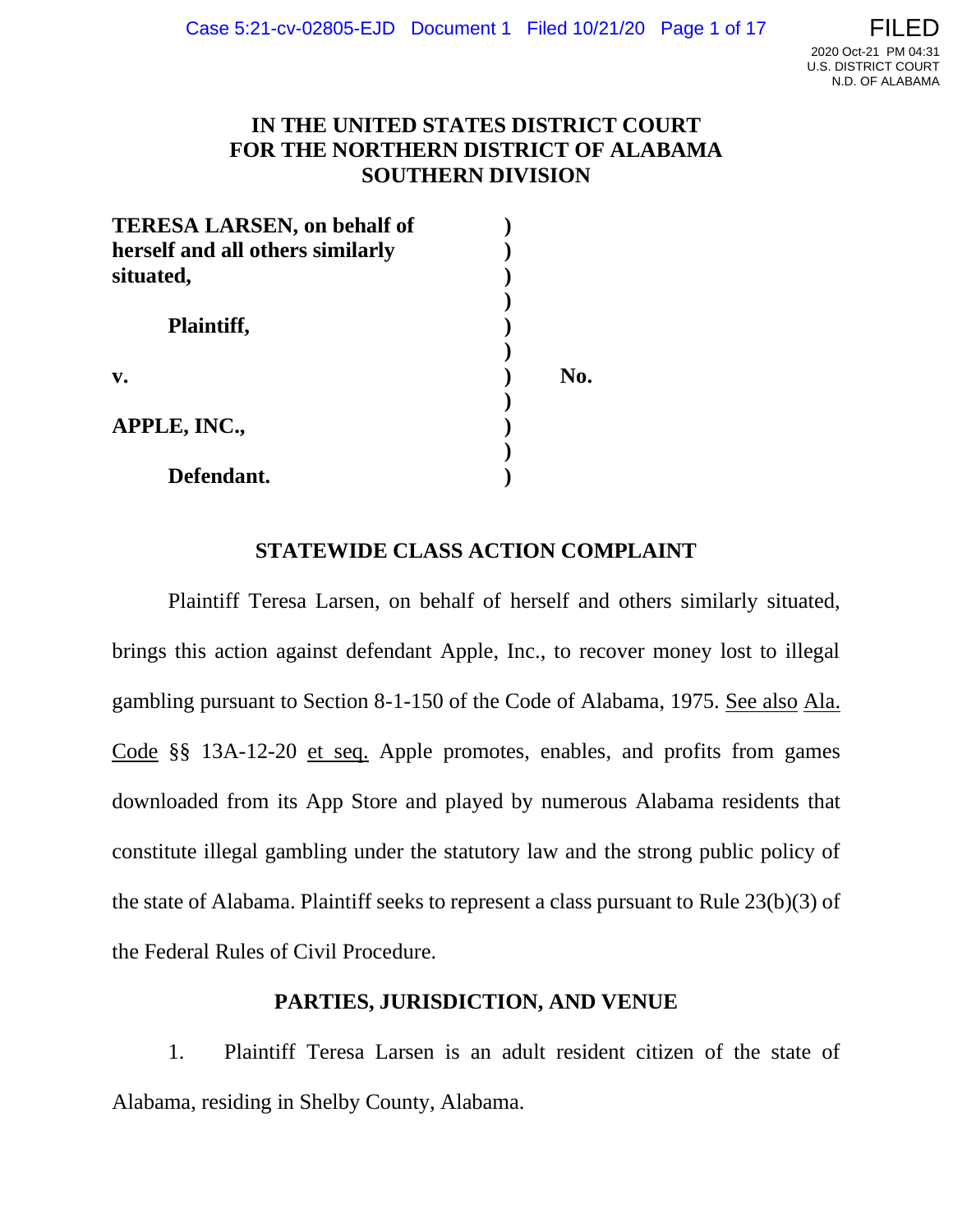#### Case 5:21-cv-02805-EJD Document 1 Filed 10/21/20 Page 2 of 17

2. Defendant Apple, Inc. is a corporation organized and existing under the laws of the state of California, with its principal place of business in Cupertino, California. Apple does business by agent in this state, district, and division.

3. This is a class action brought by Alabama citizens against a California company. The amount in controversy exceeds \$5 million, exclusive of interest and costs. Subject matter jurisdiction exists pursuant to the Class Action Fairness Act of 2005, 28 U.S.C. § 1332(d).

4. Venue is proper under 28 U.S.C. § 1391(b)(2), because this is a "judicial district in which a substantial part of the events or omissions giving rise to the claim occurred."

### **FACTUAL BACKGROUND**

5. Apple is the most valuable company in the world, with a market capitalization exceeding \$2 trillion as of mid-2020. It is by far the world's biggest technology company, now roughly double the size of both Microsoft Corporation and Alphabet Inc., the parent company of Google, respectively. Gone are the days when Steve Jobs's little company began its quixotic quest to take market share away from Microsoft's dominance of the computer software market with its introduction of the upstart MacIntosh personal computer. Applications for personal computers, both desktops and laptops, are now a relatively small part of the software market.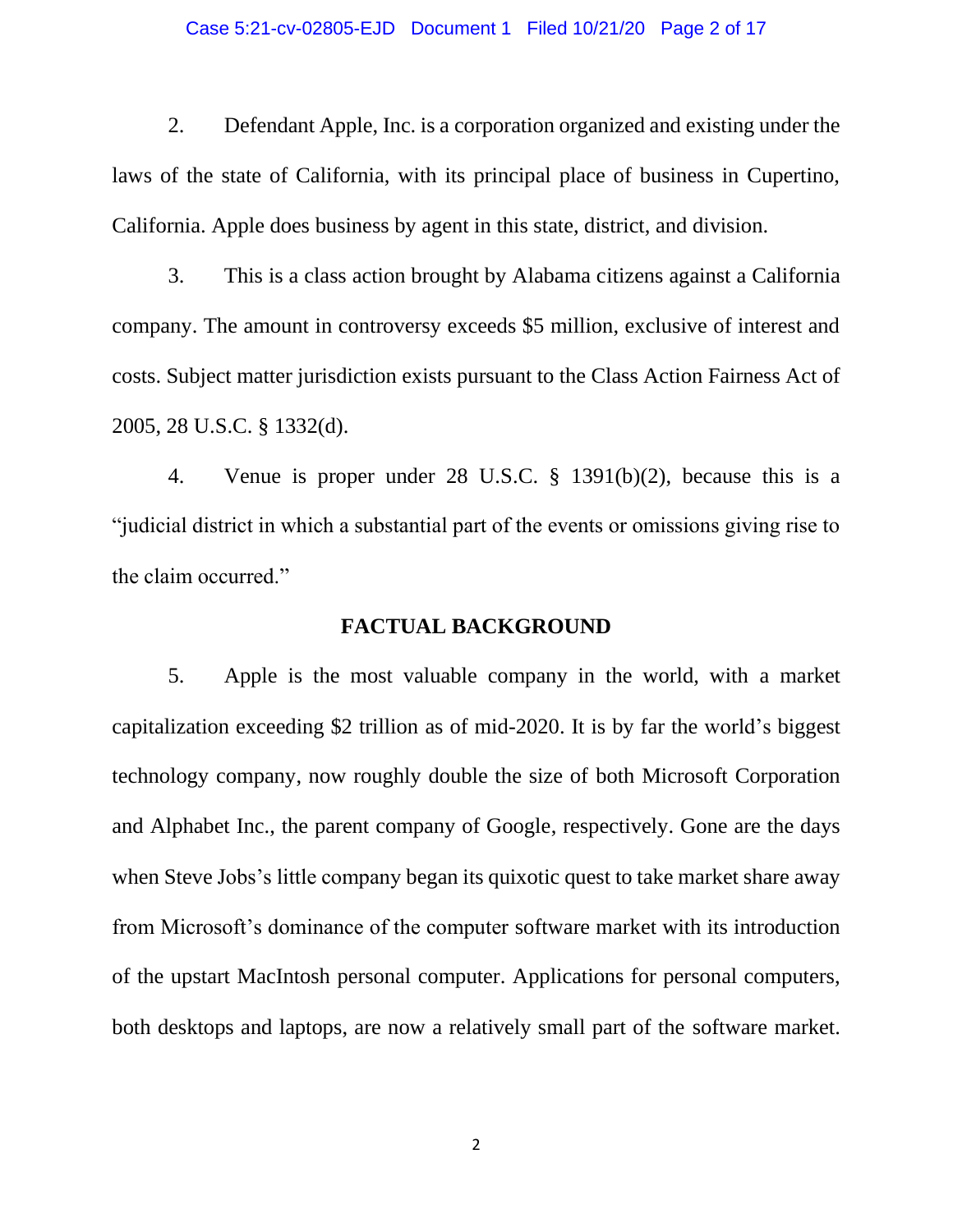#### Case 5:21-cv-02805-EJD Document 1 Filed 10/21/20 Page 3 of 17

Mobile devices are now the name of the game and Apple undisputedly dominates that lucrative market.

6. Apple's operating system for the iPhone smartphone and the iPad tablet, known as the iOS, is a rigidly controlled closed system that has the ability to run numerous applications, or apps, available exclusively through Apple's App Store. Apple takes up to 30% of all revenue generated by app sales in the App Store and in-app purchases made on apps obtained through the App Store.<sup>1</sup> Millions of software developers make applications for the Apple iOS. In order to sell apps in the App Store, developers must submit their programs to Apple, which then decides whether the app may be included in the App Store and thus downloaded to iOS devices.

7. Many apps, including those that are the subject of this lawsuit, are initially free to download but contain in-app purchases that a customer can choose to purchase inside the app. Apple provides the payment interface for all such purchases and, as noted, takes a hefty percentage of the money for itself. A 30% processing fee is many times the charge that other payment processors outside the Apple ecosystem, such as Western Union, charge for processing such payments.

<sup>1</sup> Apple takes 30% of all initial app purchases and in-app purchases made during the first year after the customer downloads the app. After that, the percentage drops to 15%.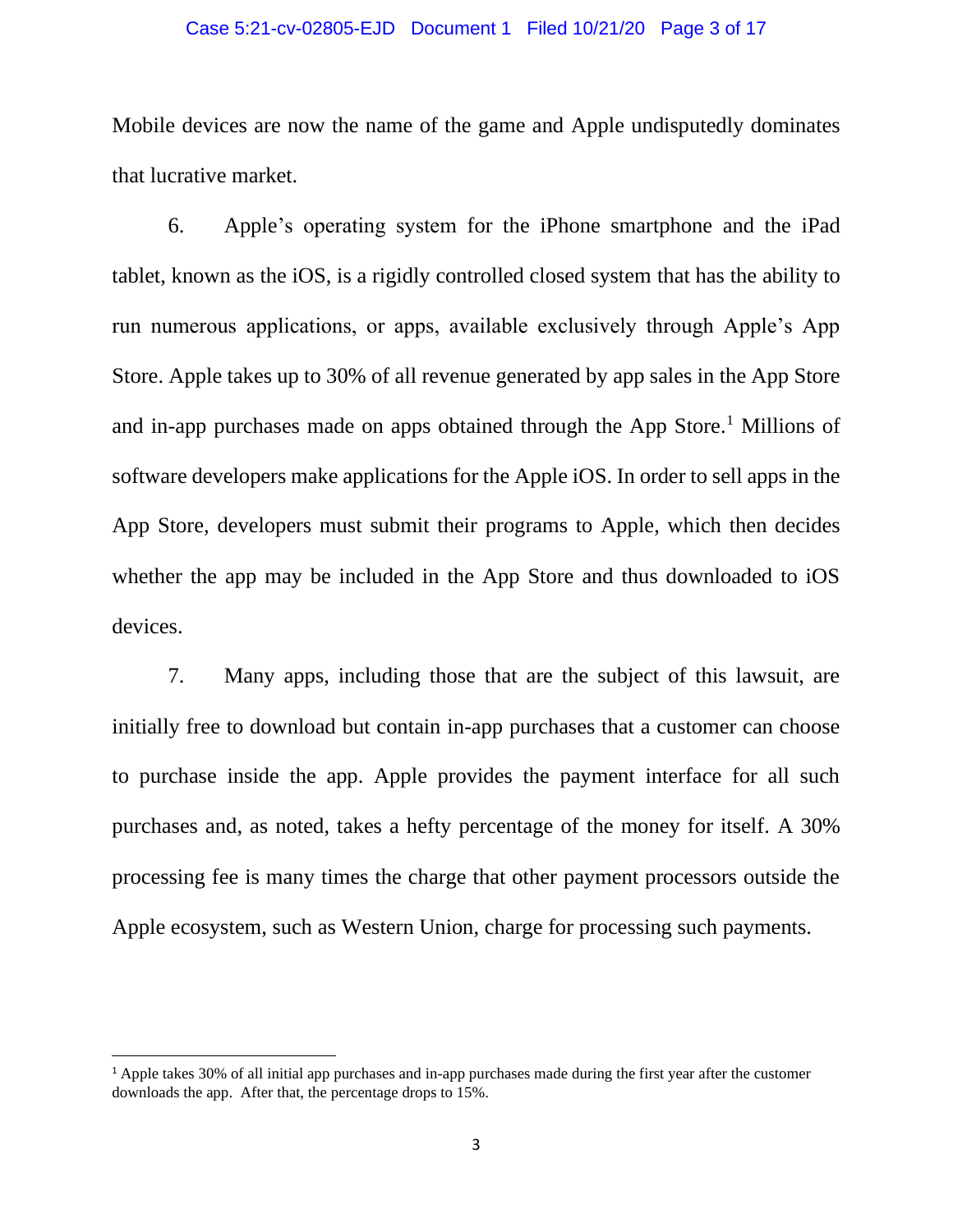#### Case 5:21-cv-02805-EJD Document 1 Filed 10/21/20 Page 4 of 17

8. The money charged for in-app purchases is paid to Apple. An Apple customer is required to provide a method of payment, usually a credit or debit card, for all purchases made in the App Store, including in-app purchases. Apple then has a contractual obligation to the software developers to remit a portion of the money Apple receives from the purchases, typically 70%, to the developers. This contractual arrangement is between Apple and the developers who sell products in the App Store. As between plaintiff and the class members and Apple, however, all in-app and other purchases involve the payment of money *to Apple*, not the developers.

9. This case concerns Apple's profiting from illegal gambling machine games that it sells in its App Store. Apple and its chief mobile device software competitor, Google, both allow customers to purchase games that are no more or no less than casino-style slot machines, casino style table games, and other common gambling games.

10. There are numerous such gambling games that Apple makes available in the App Store, and there is very little variation on how they work. When a customer downloads the game and opens it for the first time, the customer has a set number of free starting "coins," for example, 100,000 or 1,000,000, to play the slots. The games themselves work precisely like a casino slot machine or other games in Las Vegas. In addition to slots, customers can play blackjack, roulette, poker, keno,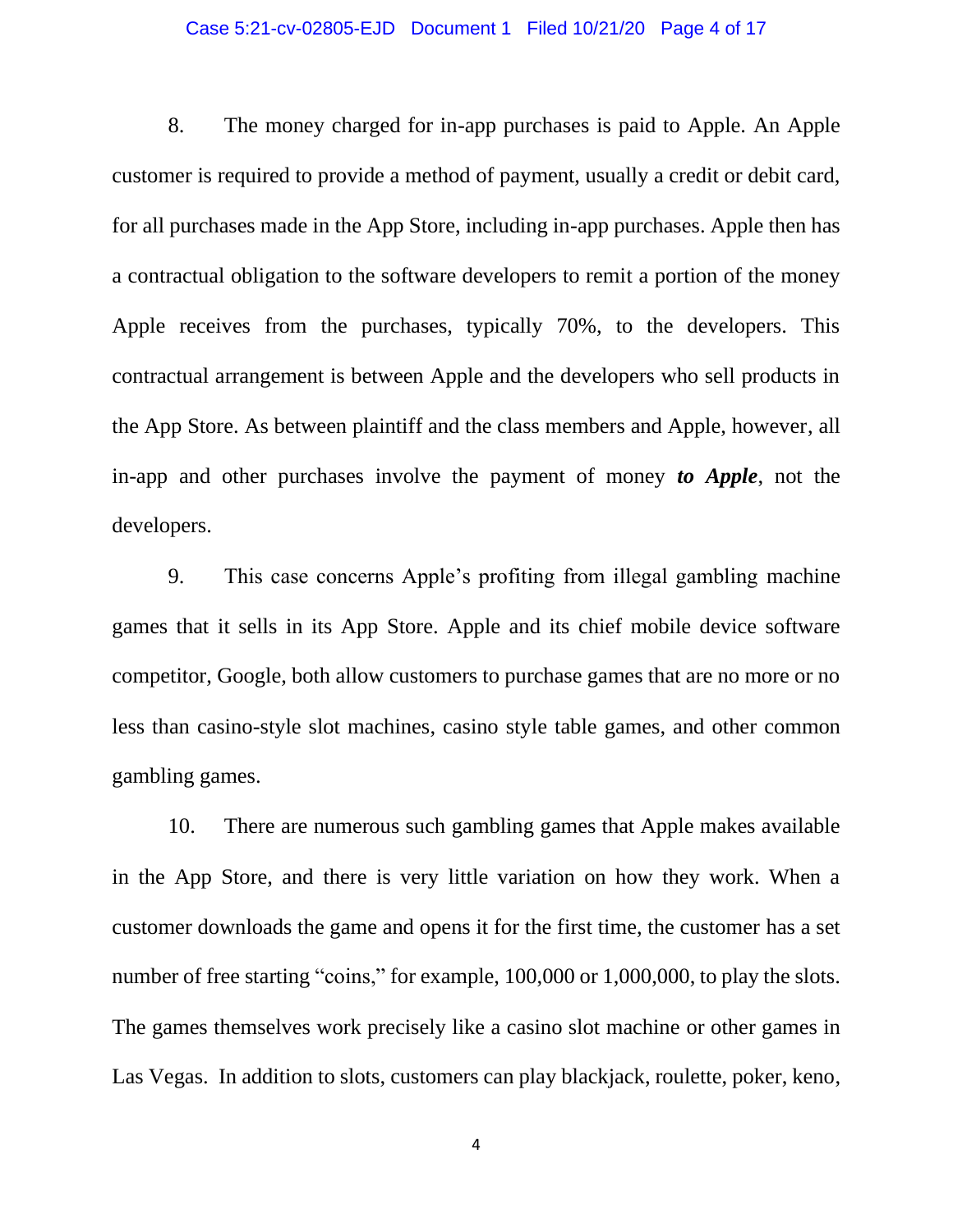# Case 5:21-cv-02805-EJD Document 1 Filed 10/21/20 Page 5 of 17

bingo, and other card and gambling games. A loss results in a loss of "coins," but the customer has the chance to win more coins. Eventually a customer runs out of coins, and is prompted to use real money to buy more coins for the opportunity to keep playing the game. Hundreds of these games exist. The following table contains the 200 most popular games.

| 1              | Slotomania <sup>™</sup> Vegas Casino Slots     | 101 | Lucky Play Casino Slots Games             |
|----------------|------------------------------------------------|-----|-------------------------------------------|
| $\overline{2}$ | Jackpot Party - Casino Slots                   | 102 | Vegas Downtown Slots & Words              |
| 3              | DoubleDown <sup>™</sup> - Casino Slots Game    | 103 | Slots-Fortune 777 Classic Slot            |
|                | Playtika Santa Monica, LLCBingo Blitz™ - Bingo |     |                                           |
| 4              | Games                                          | 104 | Gambino Slots Wheel of Fortune            |
| 5              | Cashman Casino Las Vegas Slots                 | 105 | mychoice casino jackpot slots             |
| 6              | Cash Frenzy <sup>™</sup> - Slots Casino        | 106 | FoxwoodsONLINE                            |
| $\overline{7}$ | World Series of Poker - WSOP                   | 107 | <b>Gold Fortune Casino</b>                |
| 8              | Heart of Vegas Slots-Casino                    | 108 | <b>GSN Grand Casino: Slots Games</b>      |
| 9              | POP! Slots ™ Live Vegas Casino                 | 109 | Take5 Casino - Slot Machines              |
| 10             | House of Fun <sup>™</sup> - Casino Slots       | 110 | <b>Bid Wars: Pawn Empire</b>              |
| 11             | Lightning Link Slots-Casino                    | 111 | Slots Master-Vegas Casino Game            |
| 12             | Big Fish Casino: Slots & Games                 | 112 | Slots of Vegas                            |
| 13             | DoubleU Casino: Vegas Slots                    | 113 | Slingo Arcade - Bingo & Slots             |
| 14             | Huuuge Casino Slots Vegas 777                  | 114 | PokerStars Play - Texas Holdem            |
| 15             | <b>VEGAS Slots - Casino Slots</b>              | 115 | <b>Blazing 7s Casino: Slots Games</b>     |
| 16             | Caesars® Casino: Vegas Slots                   | 116 | Mystic Slots: Fun Casino Games            |
| 17             | Jackpot Magic Slots™ & Casino                  | 117 | Lucky City <sup>™</sup> - 3D Slot Machine |
| 18             | Lotsa Slots: Casino SLOTS                      | 118 | Governor of Poker 3 - Friends             |
| 19             | Hit it Rich! Lucky Vegas Slot                  | 119 | Casino Roulette: Roulettist               |
| 20             | my KONAMI - Real Vegas Slots                   | 120 | Seminole Social Casino                    |
| 21             | Bingo Party! Lucky Bingo Games                 | 121 | Blackjack·                                |
| 22             | Zynga Poker - Texas Holdem                     | 122 | <b>Tap Poker Social</b>                   |
| 23             | Wizard of Oz: Casino Slots                     | 123 | Slots-Heart of Diamonds Casino            |
| 24             | Quick Hit Slots - Casino Games                 | 124 | Triple Win Slots-Vegas Casino             |
| 25             | Jackpot Mania™ - DAFU Casino                   | 125 | Texas Holdem - Scatter Poker              |
| 26             | <b>Game of Thrones Slots Casino</b>            | 126 | MONOPOLY Bingo!                           |
| 27             | <b>Gold Fish Casino Slots Games</b>            | 127 | San Manuel Slots                          |
| 28             | Cash Tornado Slots - Casino                    | 128 | Wheel of Fortune Slots                    |
| 29             | Scatter Slots - Vegas Casino                   | 129 | <b>Ultimate Slots: Casino Slots</b>       |
| 30             | <b>Billionaire Casino Slots 777</b>            | 130 | Lucky Slots: Vegas Casino                 |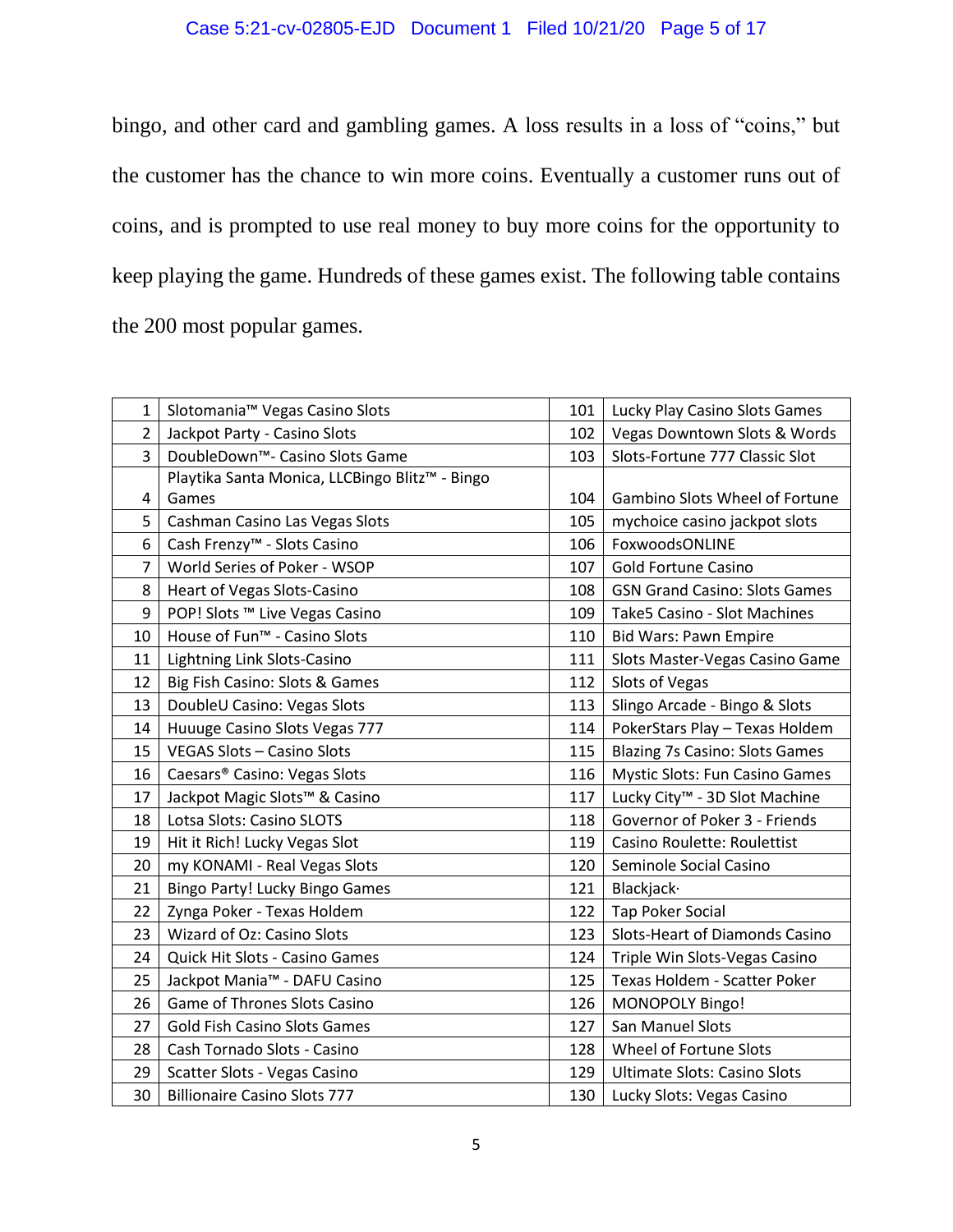# Case 5:21-cv-02805-EJD Document 1 Filed 10/21/20 Page 6 of 17

| 31 | Double Win Slots Casino Game             | 131 | Stardust Casino <sup>™</sup> Slots - Vegas |  |
|----|------------------------------------------|-----|--------------------------------------------|--|
| 32 | Texas Hold'em Poker: Pokerist            | 132 | Slots of Vegas - Slot Machine              |  |
| 33 | Bingo Journey - Classic Bingo            | 133 | <b>Xtreme Slots</b>                        |  |
| 34 | Bingo Bash: Online Bingo Games           | 134 | Video Poker Deluxe Casino                  |  |
| 35 | <b>Bingo Story Live Bingo Games</b>      | 135 | Win Vegas Slots Casino: Nascar             |  |
| 36 | Willy Wonka Slots Vegas Casino           | 136 | <b>Bid Wars: Storage Auctions</b>          |  |
| 37 | Poker Face - Live Texas Holdem           | 137 | Coin Trip                                  |  |
| 38 | <b>Classic Casino Slots Games</b>        | 138 | Royal Slot Machine Games                   |  |
| 39 | <b>GSN Casino: Slot Machine Games</b>    | 139 | World Poker Tour - PlayWPT                 |  |
| 40 | Bingo Pop - Bingo Games                  | 140 | Absolute Bingo! Play Fun Games             |  |
| 41 | 88 Fortunes Slots Casino Games           | 141 | Bingo Holiday - BINGO Games                |  |
| 42 | <b>MONOPOLY Slots - Casino Games</b>     | 142 | Vegas Slots - Slot Machines!               |  |
| 43 | Vegas Live Slots Casino                  | 143 | Solitaire                                  |  |
| 44 | Ignite Classic Slots                     | 144 | Video Poker Games                          |  |
| 45 | Hot Shot Casino - Slots Games            | 145 | Slots™                                     |  |
| 46 | Wynn Slots - Las Vegas Casino            | 146 | Sanh Rong - Game danh bai                  |  |
| 47 | Wild Classic Slots™ Casino               | 147 | Slot Bonanza- 777 Vegas casino             |  |
| 48 | Slots - Classic Vegas Casino             | 148 | HighRoller Vegas: Casino Slots             |  |
| 49 | Slot Machines 777 - Slots Era            | 149 | Video Poker by Ruby Seven                  |  |
| 50 | Club Vegas Slots: Casino 777             | 150 | Slots Craze: Casino Games 2020             |  |
| 51 | Blackjack 21: Blackjackist               | 151 | VIP Poker - Texas Holdem                   |  |
| 52 | Tycoon Casino <sup>™</sup> - Vegas Slots | 152 | Cash Dozer: Lucky Coin Pusher              |  |
| 53 | Double Hit Casino: Vegas Slots           | 153 | <b>VIP Deluxe Slot Machine Games</b>       |  |
| 54 | Bingo Showdown -> Bingo Live!            | 154 | Vegas Slots: Deluxe Casino                 |  |
| 55 | Rock N' Cash Casino Slots                | 155 | Casino Frenzy-Fantastic Slots              |  |
| 56 | Winning Slots Las Vegas Casino           | 156 | Video Poker - Classic Games                |  |
| 57 | Cash Mania - Casino Slots                | 157 | Epic Diamond Slots: Casino Fun             |  |
| 58 | Slots GoldenHoYeah-Casino Slot           | 158 | Ellen's Road to Riches Slots               |  |
| 59 | Huge Win! Classic Slots Game             | 159 | <b>Empire City Casino Slots</b>            |  |
| 60 | Slots DoubleDown Fort Knox               | 160 | Diamond Sky: Slots & Lottery               |  |
| 61 | <b>Casino Games - Infinity Slots</b>     | 161 | Poker Night in America                     |  |
| 62 | Backgammon - Lord of the Board           | 162 | Slots - Pharaoh's Way                      |  |
| 63 | Double Rich ! Vegas Casino Slots         | 163 | HOLD'EM OR FOLD'EM                         |  |
| 64 | Pokerrrr 2- Holdem, OFC, Omaha           | 164 | Slingo Adventure                           |  |
| 65 | Poker Heat: Texas Holdem Poker           | 165 | Dragon King Fishing Online                 |  |
| 66 | Golden Casino - Vegas Slots              | 166 | Baba Wild Slots - Vegas Casino             |  |
| 67 | Blackjack 21 - HOB                       | 167 | Royal Slots: Slot Machine Games            |  |
| 68 | High 5 Casino: Home of Slots             | 168 | Praia Bingo - Bingo Games                  |  |
| 69 | Show Me Vegas Slots Casino App           | 169 | <b>Bingo Infinity</b>                      |  |
| 70 | Texas Poker: Pokerist Pro                | 170 | <b>Vegas Craps by Pokerist</b>             |  |
| 71 | <b>Texas Holdem Poker</b>                | 171 | Real Casino Slots                          |  |
| 72 | <b>Billion Cash Slots-Casino Game</b>    | 172 | Bonus of Vegas Slots Casino                |  |
| 73 | Multi-Strike Poker™                      | 173 | Hit 7 Casino: Vegas Slots                  |  |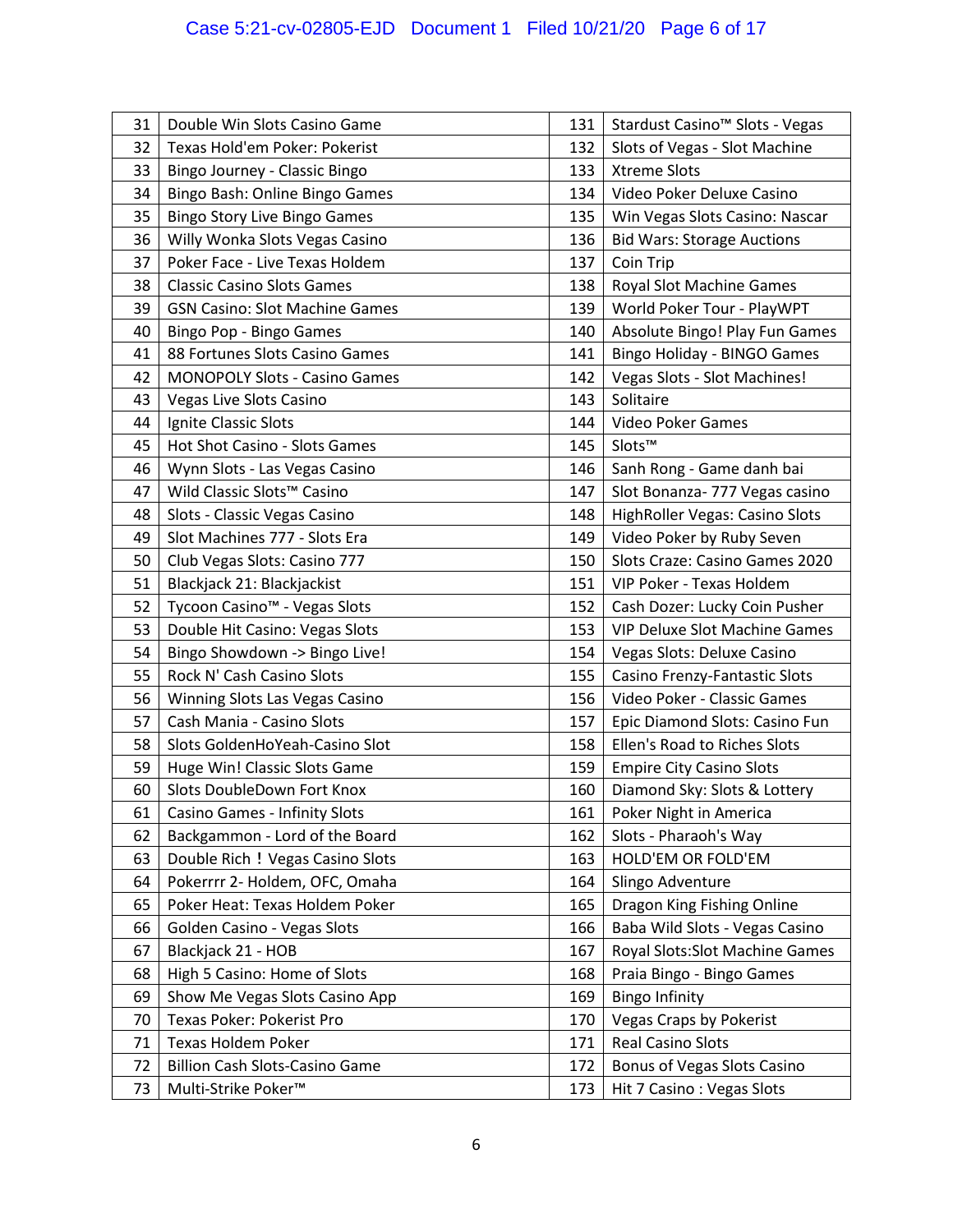| 74  | Vegas Slots - 7Heart Casino                 | 174 | Real Slots   Best Bet Casino <sup>™</sup> |
|-----|---------------------------------------------|-----|-------------------------------------------|
| 75  | DoubleDown Classic Slots                    | 175 | Fantasy Springs Slots   Casino            |
| 76  | Coin Dozer                                  | 176 | Live Play Bingo                           |
| 77  | Mega Hit Poker: Texas Holdem                | 177 | Blackjack                                 |
| 78  | <b>Hard Rock Social Casino</b>              | 178 | Teen Patti by Octro                       |
| 79  | Bingo !                                     | 179 | SpinToWin Slots & Sweepstakes             |
| 80  | Viva Slots Vegas Slot Machines              | 180 | Teen Patti Gold, Poker & Rummy            |
| 81  | Bingo Frenzy: BINGO Cooking!                | 181 | <b>Texas Poker</b>                        |
| 82  | Slots Casino - Jackpot Mania                | 182 | Hard Rock Blackjack & Casino              |
| 83  | Slots Casino: Vegas Slot Games              | 183 | <b>Vegas Nights Slots</b>                 |
| 84  | Slots Games: Hot Vegas Casino               | 184 | Lucky North Casino   Slot Games           |
| 85  | Magic Vegas Casino                          | 185 | Bingo!™                                   |
| 86  | Vegas Casino Slots - Mega Win               | 186 | HD Poker: Texas Holdem                    |
| 87  | <b>SLOTS - Black Diamond Casino</b>         | 187 | Cashmania Slots: Slot Games               |
| 88  | Backgammon Live™ Board Game                 | 188 | <b>Blackjack 21-World Tournament</b>      |
| 89  | The Walking Dead Casino Slots               | 189 | Blackjack 21: Live Casino game            |
| 90  | Jackpotjoy Slots: Vegas Casino              | 190 | Super Jackpot Slots Casino                |
| 91  | Old Vegas Classic Slots Casino              | 191 | Keno 4 Multi Card                         |
| 92  | FaFaFa™ Gold Slots Casino                   | 192 | <b>Binion's Casino</b>                    |
| 93  | Lucky Time Slots™ Vegas Casino              | 193 | Lottery Scratchers                        |
| 94  | Video Poker Classic - 39 Games              | 194 | Fishing Casino - Ocean King               |
| 95  | <b>Stars Casino Slots</b>                   | 195 | Bingo PartyLand: BINGO! & Spin            |
| 96  | Clubillion <sup>™</sup> : casino slots game | 196 | <b>GamePoint Bingo</b>                    |
| 97  | Lucky Lottery Scratchers                    | 197 | American Scratchers Lottery               |
| 98  | Bingo Drive: Play & Win Online              | 198 | <b>Ever Rich Slots</b>                    |
| 99  | Abradoodle Bingo: Fun Bingo!                | 199 | Keno Bonus Play                           |
| 100 | Cash Fever Slots <sup>™</sup> -Vegas Casino | 200 | Spider Solitaire: Card Game               |

11. Plaintiff Larsen downloaded and played two of these casino-style gambling games. Ms. Larsen downloaded Jackpot Party and Goldfish Casino Slots from the Apple App Store prior to January 2019. During that month, she began purchasing coins through the app so she could continue to play for a chance to win free coins that would enable her to enjoy the game(s) for a longer period of time. In the six months prior to the filing of this complaint, she paid \$258.63 to Apple for the privilege of continuing to play the illegal gambling games.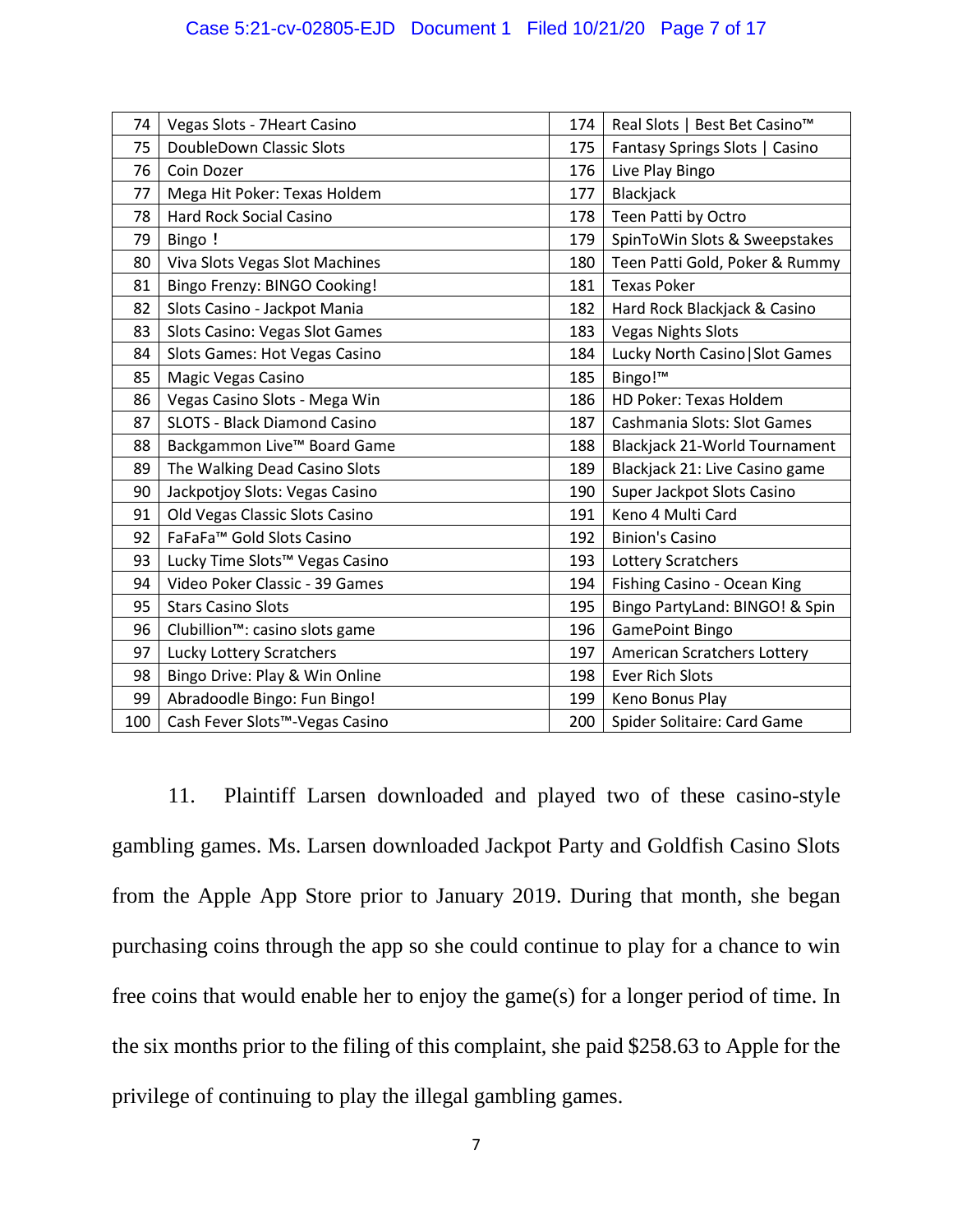#### Case 5:21-cv-02805-EJD Document 1 Filed 10/21/20 Page 8 of 17

12. A customer such as plaintiff does not have the ability to collect actual cash as a result of "winning" games, but he does have the ability to win and therefore acquire more playing time. Alabama's gambling statutes make clear that paying money in a game for a chance to win more playing time constitutes illegal gambling under Alabama law. Section 13A-12-20(11) of the Alabama Code defines a "thing of value" for purposes of the state gambling laws as:

Any money or property, any token, object or article exchangeable for money or property or any form of credit or promise directly or indirectly contemplating transfer of money or property or of any interest therein, or involving *extension of a service entertainment or a privilege of playing at a game or scheme without charge*.

A game where a patron pays money for the chance to win more playing time without charge violates Alabama law.

13. Apple is not some minor or incidental participant in these illegal gambling games. It is the principal promoter and facilitator of the illegal activity. Apple maintains dictatorial control over what apps can be downloaded from the App Store, and the payment method to purchase in-app items. As the maker of the Fortnite game alleged in a recent antitrust injunction lawsuit against Apple:

Apple also imposes unreasonable restraints and unlawfully maintains a total monopoly in the iOS In-App Payment Processing Market. Among the oppressive terms that app developers have to accept, Apple coerces all app developers who wish to use its App Store—the only means with which to distribute apps to iOS users—to use exclusively Apple's own payment processing platform for all in-app purchases of in-app content.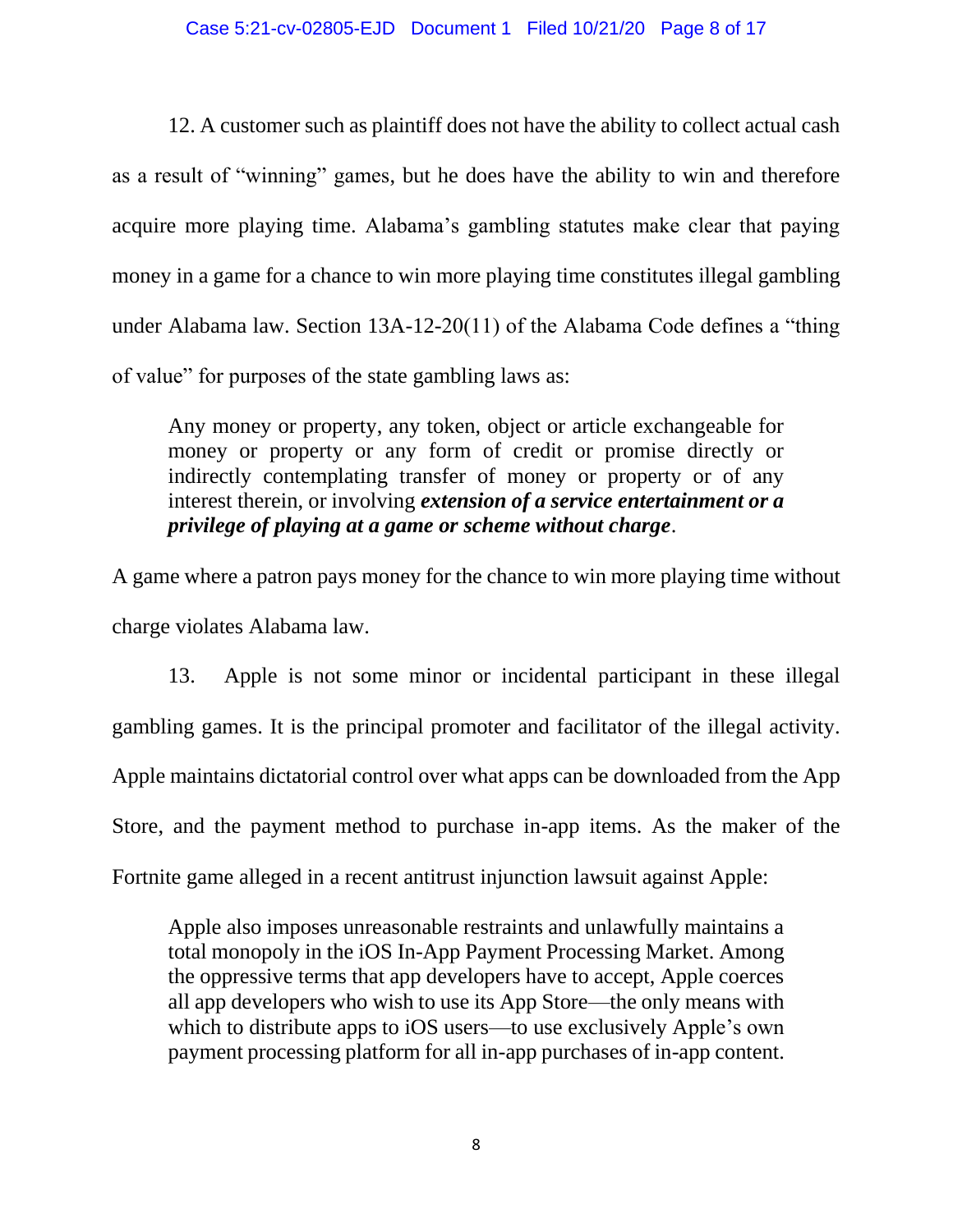Complaint for Injunctive Relief, Epic Games v. Apple, Inc., in the United States District Court for the Northern District of California, August 13, 2020 ¶ 10 (copy attached). As noted, Apple uses its unfettered control over apps played on iOS to extract a hefty 30% tax on all purchases made to buy apps or in-app content such as "coins" to gamble with.

14. Apple has the ability, which it has employed on other apps, to georestrict games so that they can only be played in certain states. In fact, with cash-out gambling games it regularly restricts those game so that they can only be played in states where that type of gambling is legal. Apple has also restricted gambling games such as the ones made the basis of this lawsuit so that minors cannot download or play them. It has the ability with existing technology it currently uses to prevent the games at issue here from being played in this state.

15. Apple's App Store is not just a venue to buy iOS apps. It is a promotional tool. Apple heavily promotes apps, such as the illegal gambling games that form the basis of this complaint, that promise to bring in revenue. Revenue from the App Store is the reason Apple is the most valuable company on the planet.

16. Thus, Apple enables, permits, promotes, and profits from illegal gambling.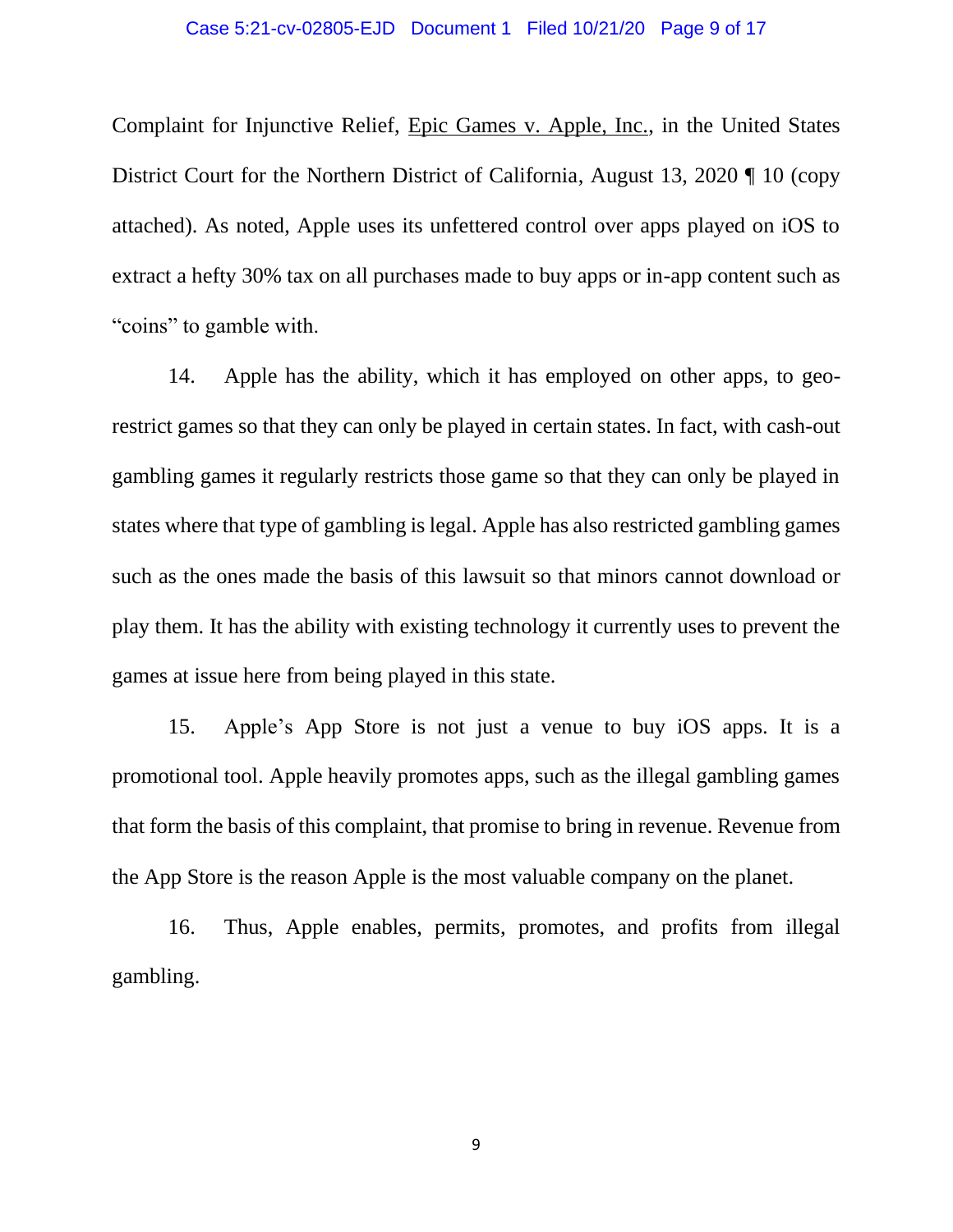### **ALABAMA LEGAL FRAMEWORK**

17. Alabama has a strong public policy against gambling in this state. The state's strong public policy against gambling includes a statutory right of persons who spend money on gambling to recover their money.

 18. The Alabama criminal laws pertaining to gambling are codified at Sections 13A-12-20 through 13A-12-92 of the Code of Alabama, 1975. Section 13A-12-22(a) states "A person commits the crime of promoting gambling if he knowingly advances or profits from unlawful gambling activity otherwise than as a player." Section 13A-12-23 adds: "A person commits the crime of conspiracy to promote gambling if he conspires to advance. or profit from gambling activity otherwise than as a player." Gambling, in turn, is defined as follows: "A person engages in gambling if he stakes or risks something of value upon the outcome of a contest of chance or a future contingent event not under his control or influence, upon an agreement or understanding that he or someone else will receive something of value in the event of a certain outcome." Ala. Code § 13A-12-20(4).

19. As already noted, "something of value" is not limited under Alabama law to the situation where one gambles in the hopes of winning actual cash money. Rather, "something of value" specifically includes "extension of a service entertainment or a privilege of playing at a game or scheme without charge." As a matter of law, paying money to get "coins" one bets hoping to win more "coins" so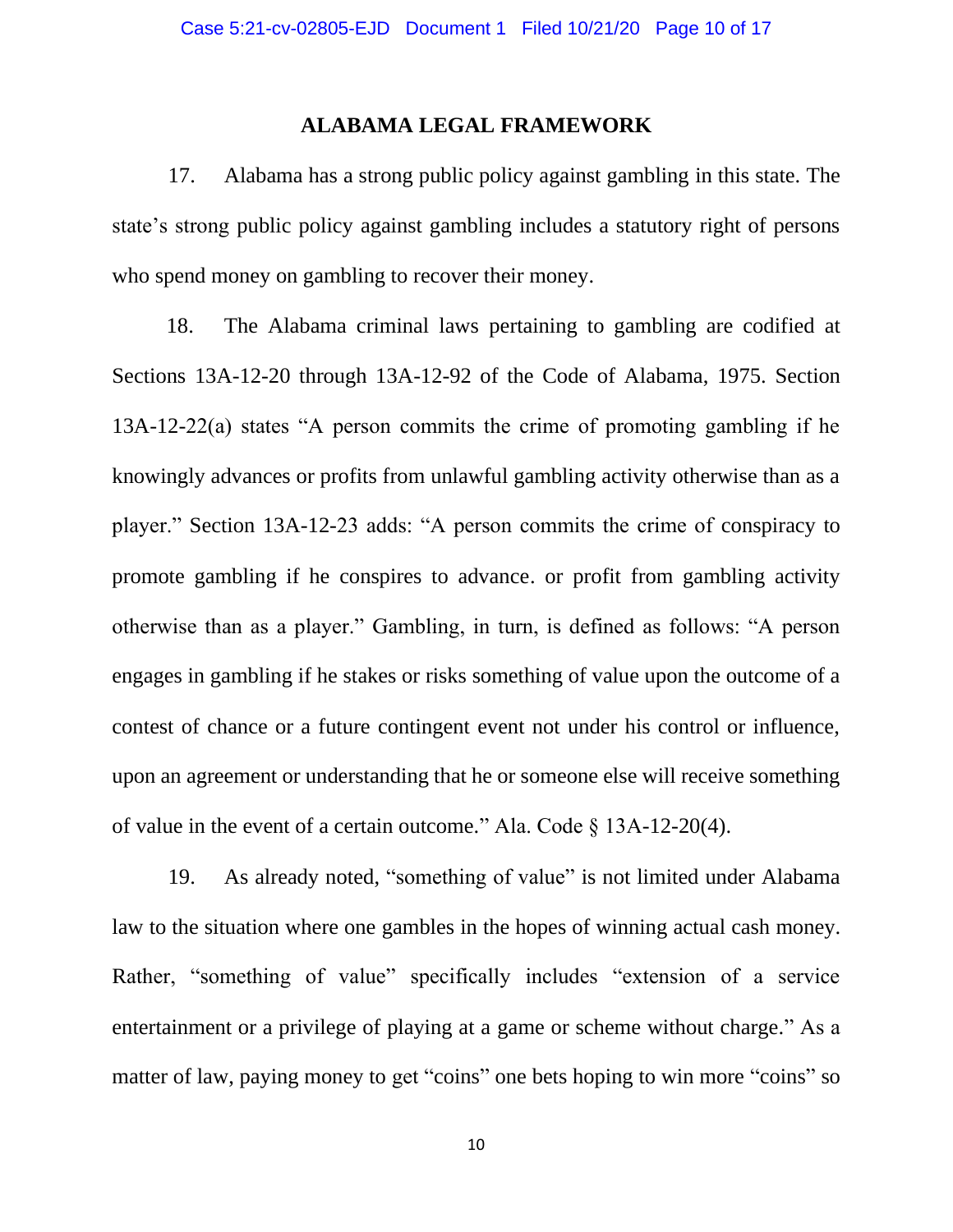#### Case 5:21-cv-02805-EJD Document 1 Filed 10/21/20 Page 11 of 17

as to gain the "privilege of playing at a game or scheme without charge" is gambling a thing of value under Alabama law.

20. As to the prohibition of "promoting" gambling in Section 13A-12- 22(a), the statute states that a person "advances gambling activity if he or she "engages in conduct that materially aids any form of gambling activity." By promoting, receiving the proceeds, approving and profiting from the illegal gambling games, Apple "materially aids" illegal gambling proceeds. Since Apple directly promoted gambling, it is also guilty of conspiring to promote gambling under Section 13A-12-23.

21. Alabama provides a statutory civil cause of action to recover money paid and lost due to gambling. Section 8-1-150(a) of the Code of Alabama provides:

All contracts founded in whole or in part on a gambling consideration are void. Any person who has paid any money or delivered any thing of value lost upon any game or wager may recover such money, thing, or its value by an action commenced within six months from the time of such payment or delivery.

### **CLASS ALLEGATIONS**

22. Plaintiff seeks to certify and represent a class pursuant to Rule 23(b)(3)

of the Federal Rules of Civil Procedure. The class sought to be certified is:

All Alabama residents who downloaded, played, and paid money for additional coins within games from the Apple App Store that featured slots, roulette, blackjack, poker, keno, craps, and other kinds of casinostyle gambling games, bingo, or simulations thereof, where the player had a chance to win coins or other means to play for additional periods of time, during a period commencing six months before the filing of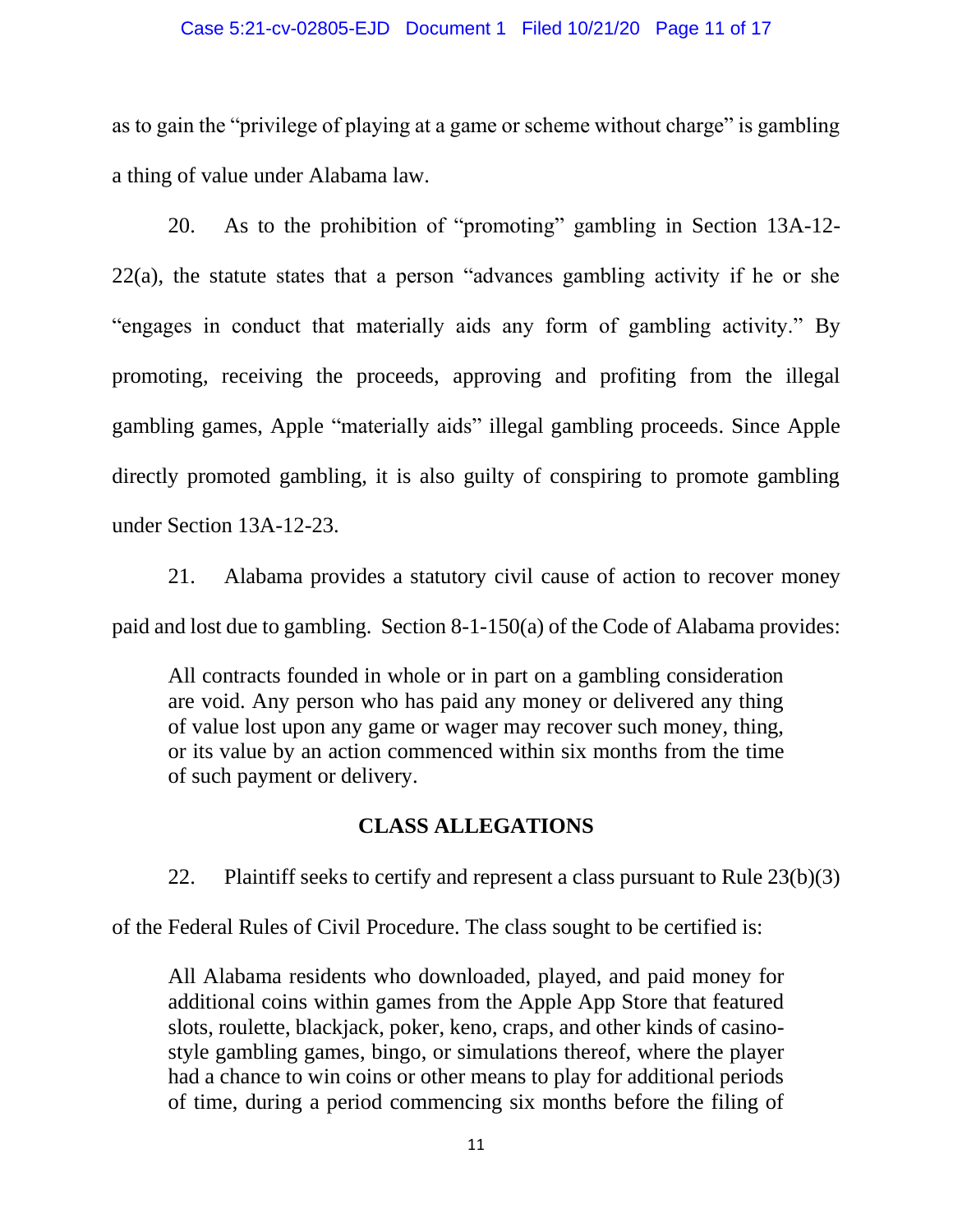this complaint and continuing to a date to be set by the Court following certification. All employees of the Court, and plaintiff's counsel and their families are excluded.

23. This class action satisfies the numerosity requirement of Rule  $23(a)(1)$ because joinder of all members of the plaintiff class is impracticable. There are thousands of Alabama residents who are members of the class.

24. It also satisfies the commonality requirement of Rule  $23(a)(2)$  because there are central questions of fact and law that are common to the class. Such common questions include, at a minimum, (a) whether these virtually identical gambling games sold through the App Store violate Alabama's prohibition of illegal gambling; (b) whether gambling for additional play-time is a thing of value under Alabama law; (c) whether Apple promoted gambling through its participation in the sale of in-app purchases through the App Store; (d) whether Apple participated in a conspiracy to promote gambling; and (e) whether plaintiff and the class members are entitled to recover their money pursuant to Section 8-1-150 of the Code of Alabama.

25. The proposed class satisfies the typicality requirement of Rule  $23(a)(3)$ because the named plaintiff's claims are typical of the claims of the class members. Both plaintiff and the class members lost money in an effort to win additional playtime on these illegal gambling games.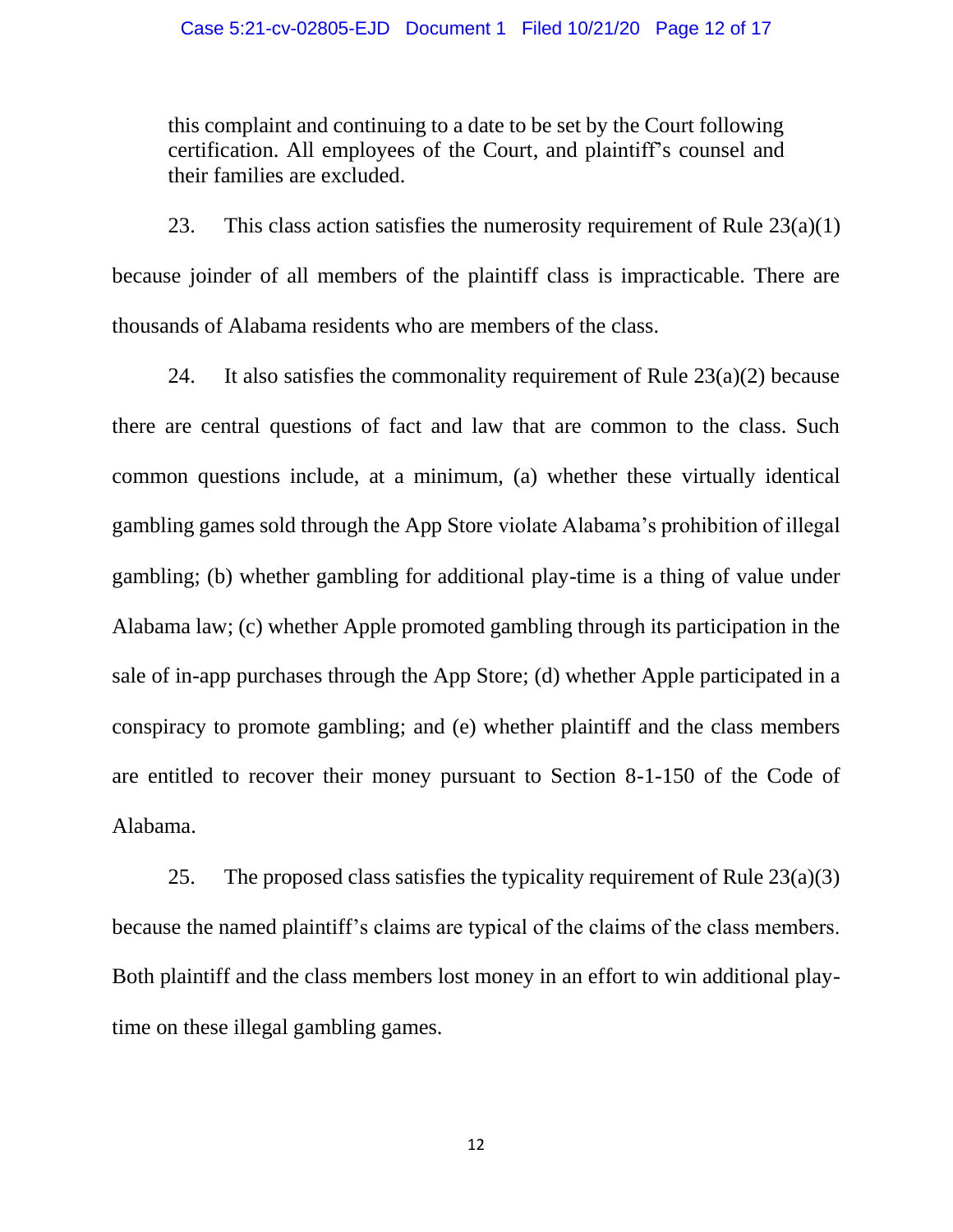26. The named plaintiff will fairly and adequately represent the interests of the class pursuant to Rule 23(a)(4). Plaintiff has no interests that conflict with the interests of the class. Furthermore, plaintiff has retained competent and experienced counsel with decades of experience litigating class cases.

27. Plaintiff seeks certification of a class pursuant to Rule 23(b)(3), which

allows class treatment of a claim where:

**(3)** the court finds that the questions of law or fact common to class members predominate over any questions affecting only individual members, and that a class action is superior to other available methods for fairly and efficiently adjudicating the controversy. The matters pertinent to these findings include:

**(A)** the class members' interests in individually controlling the prosecution or defense of separate actions;

**(B)** the extent and nature of any litigation concerning the controversy already begun by or against class members;

**(C)** the desirability or undesirability of concentrating the litigation of the claims in the particular forum; and

**(D)** the likely difficulties in managing a class action.

28. The common questions of law and fact in this case vastly predominate over any individual issues affecting only individual class members. The *only* individual issue presented by these class members is the exact amount of money damages to which each class member is entitled. Such damages issues are routinely held not to predominate over common questions in cases like this. Indeed, the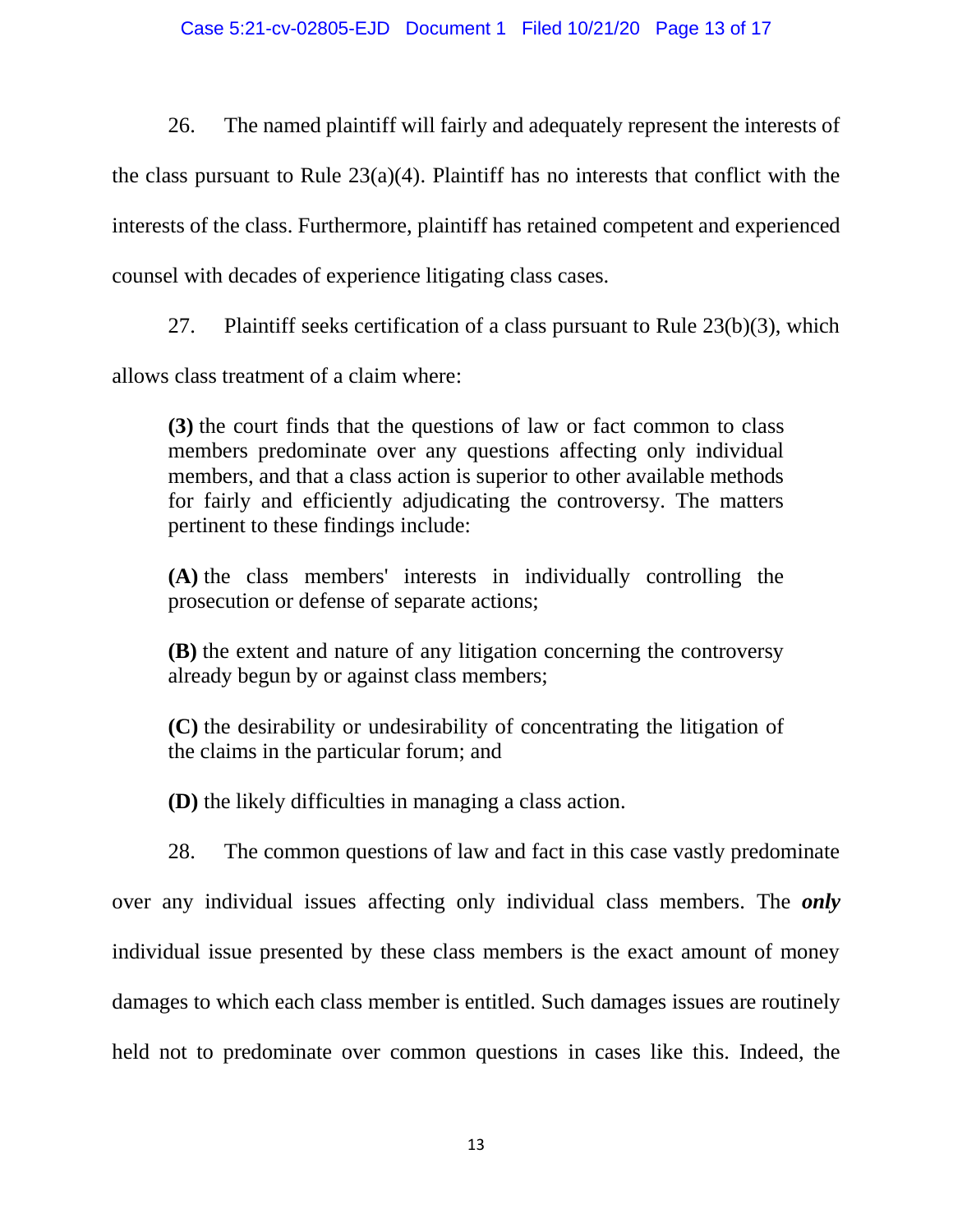#### Case 5:21-cv-02805-EJD Document 1 Filed 10/21/20 Page 14 of 17

individual damages issues will be quickly and accurately determined by examining Apple's own records.

29. Class treatment is by far superior to individual litigation as a fair and efficient way to adjudicate this controversy. Given the relatively small individual amounts at issue, it unlikely whether there would be any adjudication at all without use of the class device. No individual class member would rationally commence and prosecute a lawsuit where the individual amount in controversy likely would not exceed the filing fees.

30. For this reason, none of the class members have any interest in controlling the prosecution of separate actions.

31. Likewise, to our knowledge, no class member has already commenced an action concerning this controversy.

32. It would much more desirable to concentrate this case in one action rather than allow the prosecution of individual actions because, as noted, such individual actions would likely never be filed because there would be no motivation for any individual class member to file an individual suit.

33. We foresee no particular difficulties in managing this case as a class action because 100% of the necessary information to compensate the individual class members is contained in Apple's own records concerning purchases made through the App Store.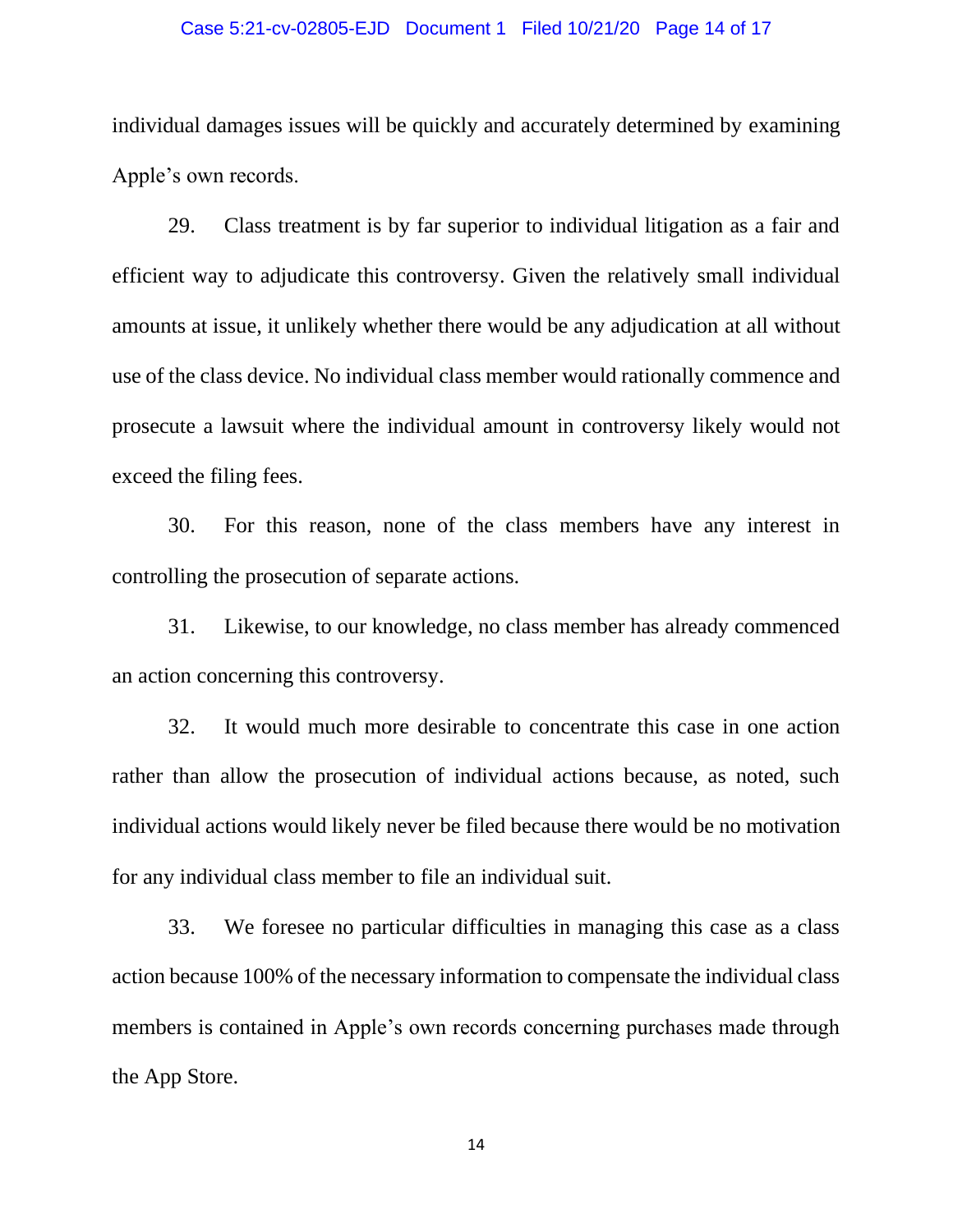# **CAUSE OF ACTION**

33. Plaintiff, on her own behalf and on behalf of those similarly situated, seek recovery of all sums paid through in-app purchases in these games made through Apple's App Store pursuant to Section 8-1-150(a) of the Coode of Alabama, 1975.

# **PRAYER FOR RELIEF**

WHEREFORE, the premises considered, plaintiff asks the Court to:

- 1. Take jurisdiction of this cause;
- 2. Following discovery, certify this case as a class action pursuant to Rule  $23(b)(3);$
- 3. Appoint the undersigned as Class Counsel and the named plaintiff as class representative;
- 4. Enter a final judgment against Apple awarding plaintiff and the class members a refund of all money paid through the illegal gambling games described herein;
- 5. Award Class Counsel reasonable attorneys' fees and expenses to be paid out of the judgment in favor of the class;
- 6. Award the named plaintiff a reasonable sum of money for her services in this case on behalf of the class, also to be paid out of the judgment in favor of the class;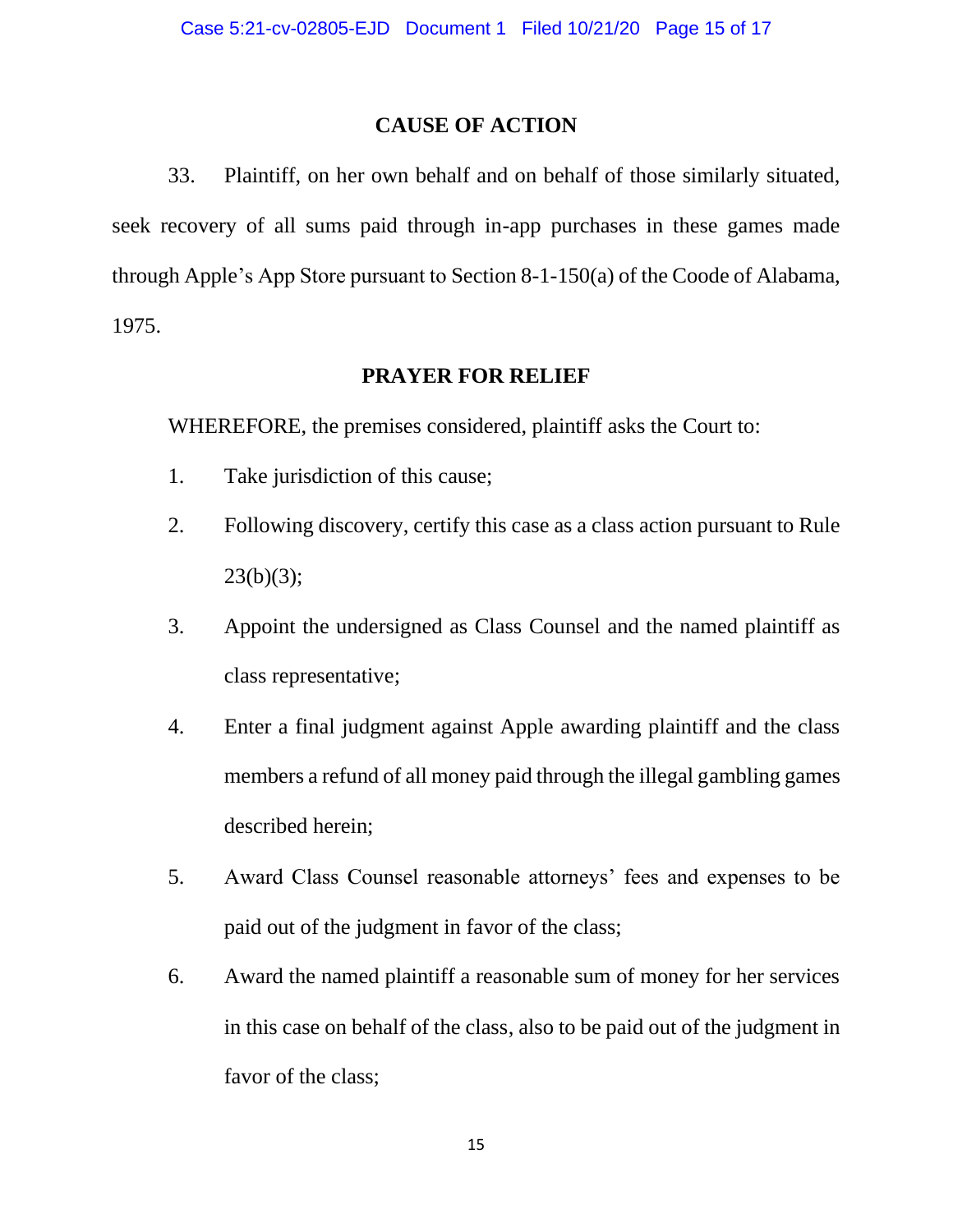- 7. Award interest and costs; and
- 8. Award any other relief to which the Court finds plaintiff and the class

are entitled.

Respectfully submitted this  $21<sup>st</sup>$  day of October, 2020

/s/ John E. Norris John E. Norris (NOR041) Attorney for Plaintiff

# **OF COUNSEL:**

D. Frank Davis (DAV009) John E. Norris (NOR041) Wesley W. Barnett (BAR141) Dargan M. Ware (WAR089) DAVIS & NORRIS, LLP 2154 Highland Avenue South Birmingham, Alabama 35205 Telephone: 205.930.9900 Facsimile: 205.930.9989 fdavis@davisnorris.com jnorris@davisnorris.com wbarnett@davisnorris.com dware@davisnorris.com